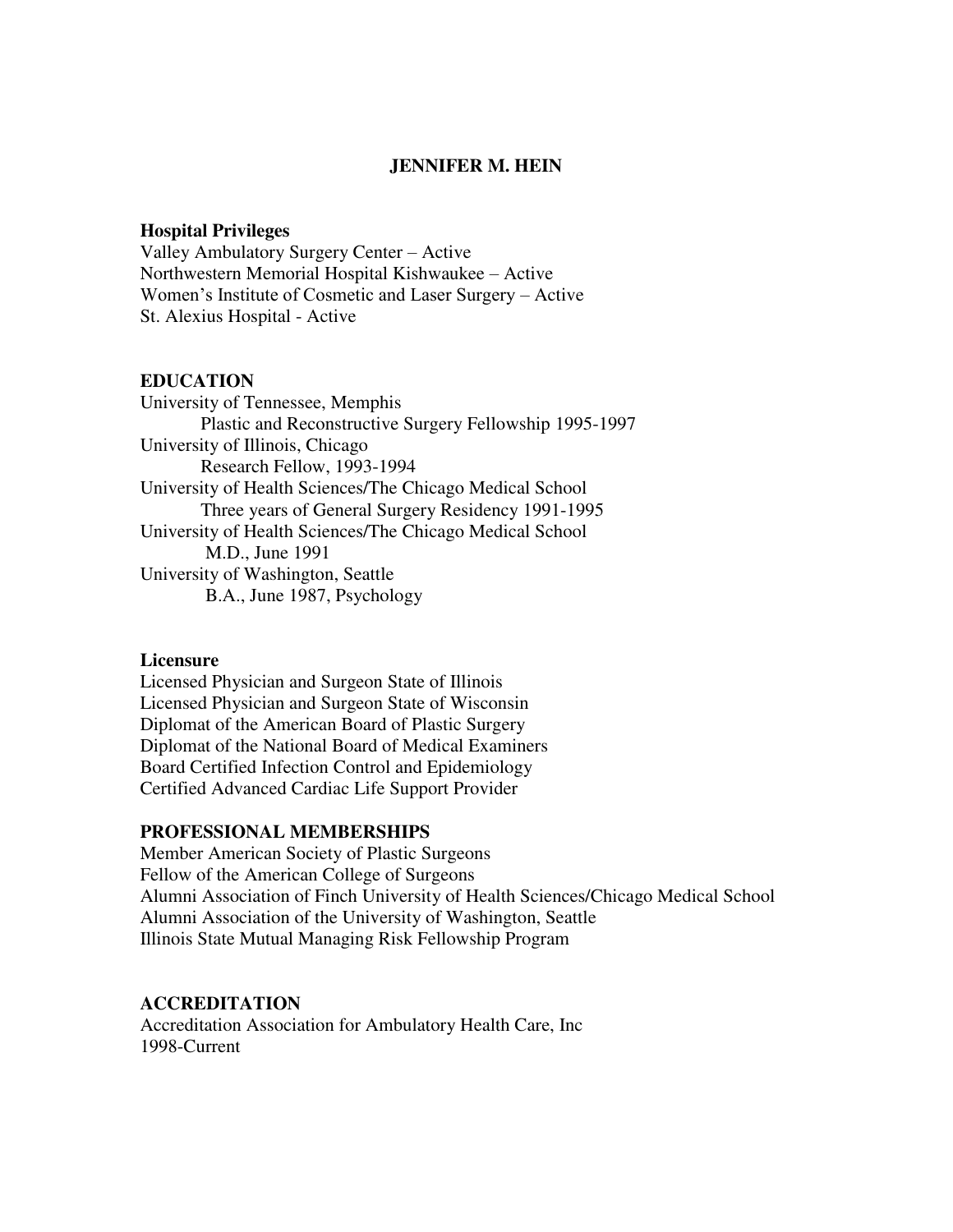# **PUBLICATIONS**

Hein JM: Re-Excision of a Dorsal Wrist Ganglion Using the Methylene Blue Injection Technique. Abstract accepted by the ASPS/PSEF/ASMS 70<sup>th</sup> Annual Scientific Meeting. November 4-7, 2001. Orlando, Florida.

Hein JM, Koffron A: Complete Closure of a Significantly Large Ventral Abdominal Wall Defect with Functional Autogenous Tissue. Abstract accepted by the ASPRS/PSEF/ASMS 68<sup>th</sup> Annual Scientific Meeting. October 24-27, 1999. New Orleans, Louisiana.

Hein JM, Rey R: Lower Extremity Soft Tissue Coverage in Severe Injuries. Abstract accepted by the Harvey-Wilson Society. June 22, 1996. Memphis, Tennessee.

Hein JM, Polley JW, Yearsley SG, Fung Kai, Cohen M: Allograft Versus Autogenous Bone Grafts in Craniomaxillofacial Surgery. Abstract accepted by the Society of University Surgeons,  $55<sup>th</sup>$  Annual Meeting and  $9<sup>th</sup>$  Tripartite Meeting. February 9-12, 1994. Jackson, Mississippi

Hein JM, Polley JW, Figueroa A, Yearsley SG, Cohen M: Longitudinal Analysis of Cranio-Orbital Morphology in Plagiocephaly Following Fronto-Orbital Reconstruction. Abstract accepted by The Midwest Association of Plastic Surgeons. May 12-14, 1994. Peoria, Illinois

Hein JM, Polley JW, Figueroa A, Cohen M: Longitudinal Analysis of Cranio-Orbital Morphology in Plagiocephaly Following Fronto-Orbital Reconstruction. Abstract accepted by the American Cleft Plate-Craniofacial Association, 51<sup>st</sup> Annual Meeting. May 16-21, 1994. Toronto, Ontario, Canada.

Hein JM, Polley JW, Figueroa A, Yearsley SG, Cohen M: The Effect of Ischemia on Cancellous Bone Grafts. Abstract accepted by The Midwest Surgical Association, 37th Annual Meeting.

August 14-17, 1994. Mackinac Island, Michigan.

Hein JM, Polley JW, Figueroa A, Yearsley SG, Cohen M: The Effect of Ischemia on Cancellous Bone Grafts. Abstract accepted by the American Cleft Palate-Craniofacial Association, 52nd Annual Meeting.

April 26-29, 1995. Tampa, Florida.

## **PAST RESEARCH EXPERIENCE**

Insulin-Binding in Genetically Obese Zucker Rats. Division of Endocrinology and Metabolism, Veterans Affairs Medical Center, Seattle, Washington 1988.

Insulin-Like Growth Factor II in Fetal Alcohol Syndrome. Division of Endocrinology and Metabolism, Veterans Affairs Medical Center, North Chicago, Illinois 1989.